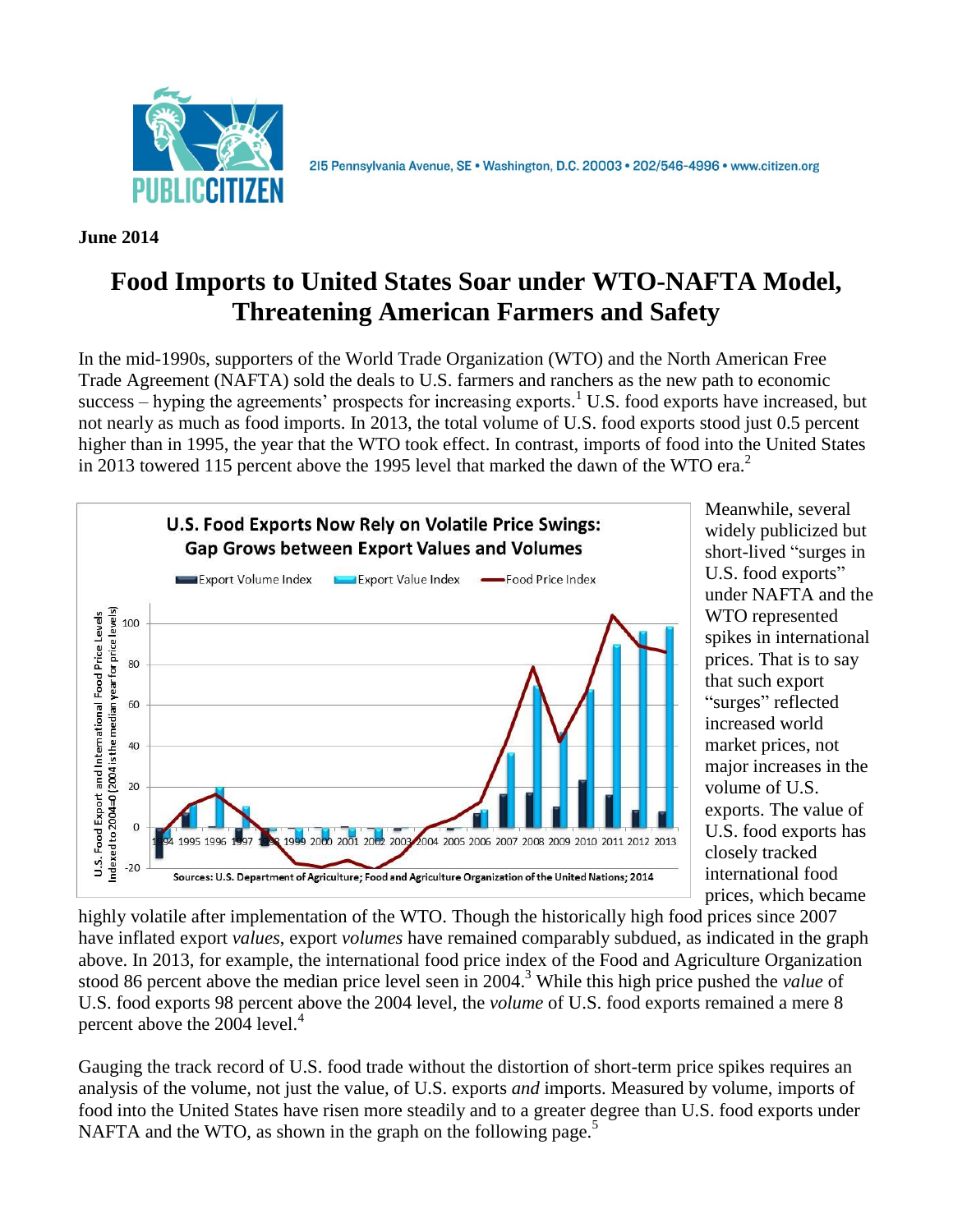In 2013, the volume of U.S. food exports was only 0.5 percent higher than in 1995, the year the WTO took effect. In contrast, U.S. food imports in 2013 were 115 percent higher than in 1995. $\overline{6}$  The much greater rise in imports over exports is even more notable given the historically high international food prices since 2007, which would be expected to dampen the volume of U.S. food imports. Without this price effect, the volume of U.S. food imports would likely be even higher today.



### **Family Farmers Hit Hardest**

Smaller-scale U.S. family farms have been hardest hit by the import influx caused by deals like NAFTA and the WTO. About 170,000 small U.S. family farms have gone under since NAFTA and the WTO took effect, a 21 percent decrease in the total number.<sup>7</sup> After the WTO required elimination of various U.S. price support and supply management policies, small farmers were also hard-pressed to survive the increasing year-to-year volatility in prices paid for commodities, making investment and planning more difficult than before the WTO.

#### **Food and Agricultural Trade Becomes Chaotic under NAFTA/WTO, Yielding Historic Deficits**

The United States has experienced wide swings in food and agricultural trade under the WTO. In 2005, the United States became a net food importer for the first time since the U.S. Department of Agriculture

started reporting data in 1967.<sup>8</sup> Trade deficits have become the norm, meanwhile, for U.S. agriculture under NAFTA, as indicated in the adjacent graph. The average annual U.S. trade deficit in agricultural goods with Canada and Mexico in the five years before NAFTA nearly tripled (a 174 percent increase) in the five years after the deal



took effect. Since then, high imports and lackluster exports have continued to wrack U.S. family farmers with deficit surges. The average annual U.S. agricultural deficit with Canada and Mexico under NAFTA's first two decades reached \$975 million, almost three times the pre-NAFTA level.<sup>9</sup>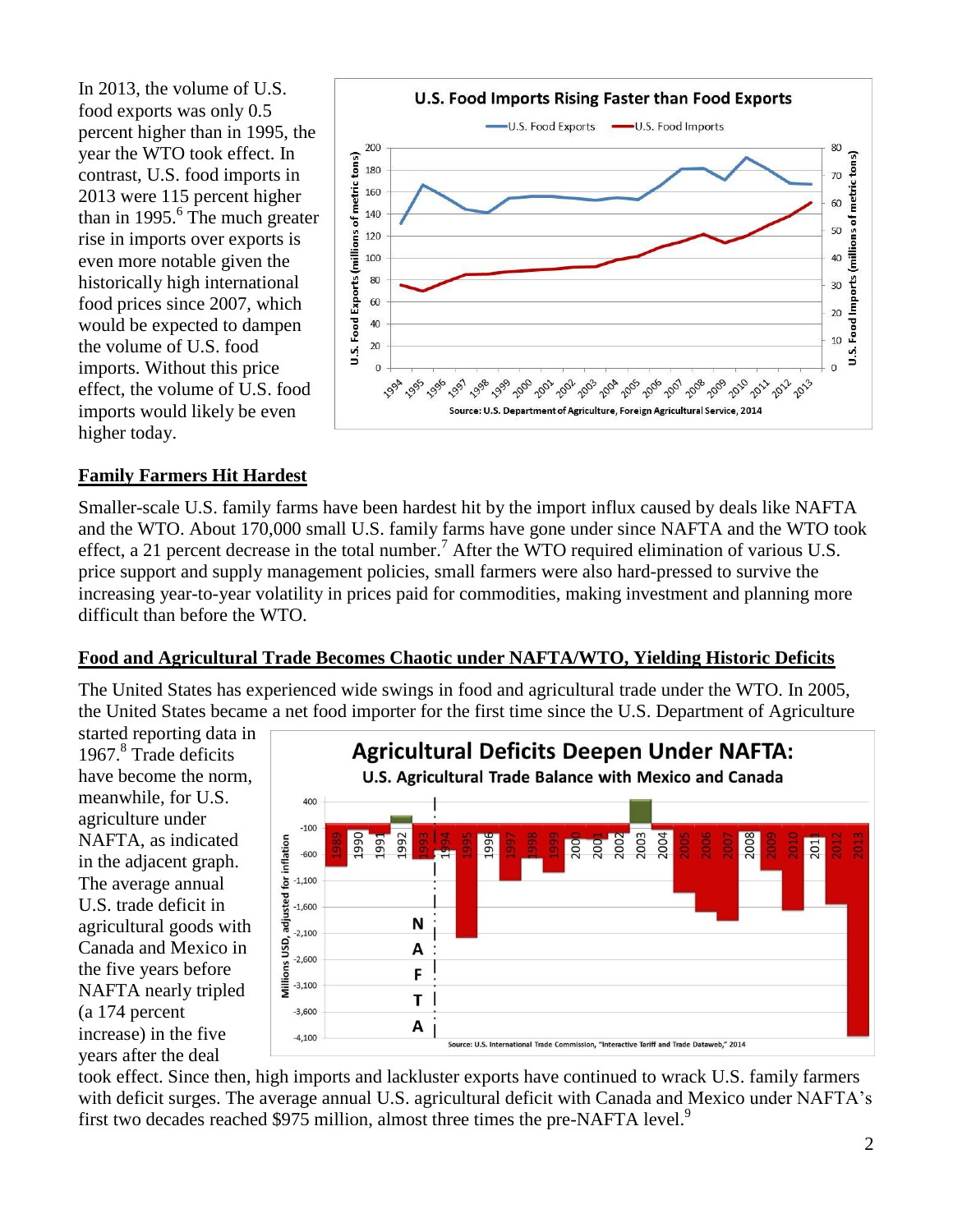#### **Key Exports Remain Stagnant under NAFTA while Imports Soar**

Some U.S. farming sectors have suffered not only a flood of imports under NAFTA, but have also seen very little gains on the export side, even with the post-2006 spikes in international prices, despite

promises to the contrary. As the adjacent graph shows, small gains in U.S. beef and live cattle exports have been swamped by high imports throughout the NAFTA era.<sup>10</sup> As another example, while total U.S. vegetable imports from Canada and Mexico have nearly quadrupled (a 275 percent increase) under NAFTA, U.S. vegetable exports to NAFTA partners have remained relatively



flat (a 76 percent increase). The U.S. vegetable deficit with Canada and Mexico has soared to \$4.2 billion, nearly 10 times the pre-NAFTA level, as the graph below indicates.<sup>11</sup>

U.S. corn is, however, an exception – U.S. corn exports to Mexico in the three years after NAFTA soared 377 percent above the level in the three years before the deal. In 2013, the United States exported 26 times as much corn to Mexico as before NAFTA.<sup>12</sup> But when the flood of U.S. corn in Mexico caused corn prices to plummet 66 percent for Mexican farmers, 2.5 million farmers and agricultural workers in



Mexico lost their livelihoods, many of whom resorted to migration.<sup>13</sup> In NAFTA's first seven years, the annual number of people emigrating from Mexico to the United States more than doubled.<sup>14</sup>

#### **U.S. Meat Exports Go Bad under the Korea FTA**

Despite the record of failed promises under NAFTA and the WTO, the same claims about booming exports were made to push the U.S. "free trade" agreement (FTA) with Korea in 2011. The Obama administration promised that U.S. exports of meat would rise particularly swiftly under the Korea FTA, thanks to the deal's tariff reductions on beef, pork and poultry. For example, in a factsheet used to promote the FTA, the White House claimed: "Tariff eliminations on Korea's existing 40 percent tariff will further boost beef exports, saving an estimated \$1,300 per ton of beef imported to Korea – savings that would total \$90 million annually for U.S. beef producers at current sales levels."<sup>15</sup>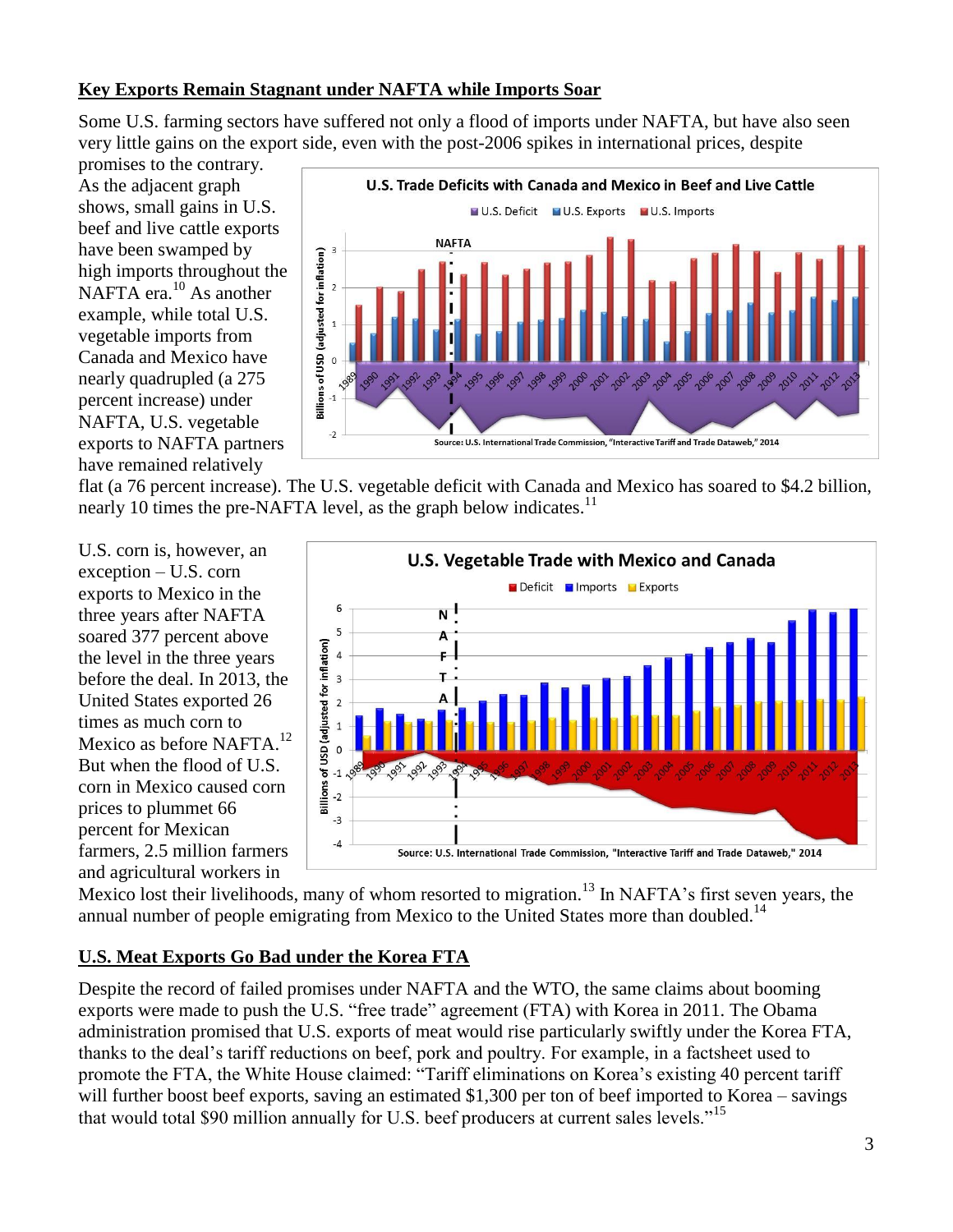Ironically, U.S. meat exports to Korea have plummeted faster than many other exports – export declines in some meat sectors were steeper than the overall 9 percent decrease in U.S. goods exports to Korea from the year before FTA implementation to the recently completed second year of the deal. (Meat imports have not been affected, since the United States does not import beef, pork or poultry from Korea.) In contrast to the administration's promise, U.S. pork producers saw their exports to Korea crash by  $$171$  million – a 39 percent decline – in the first two years of FTA implementation, in comparison to the year before the FTA took effect.



Poultry producers have faced a 35 percent collapse of exports to Korea under the FTA – a \$47 million reduction. U.S. beef exports to Korea have remained virtually unchanged under the FTA – the beef export level under the FTA's second year was less than 1 percent above the level in the year prior to FTA implementation. (And when comparing total U.S. beef exports under the FTA's first two years in comparison to total amount in the two years before the FTA, U.S. beef exports to Korea have fallen 10 percent.)

All told, U.S. meat producers have lost a combined \$215 million in beef, pork and poultry exports in just two years of the Korea FTA (from the year before the deal to the recently completed second year of FTA implementation), as indicated in the graph above.<sup>16</sup>

Some U.S. beef industry groups allege that the lackluster performance of U.S. beef exports to Korea under the FTA is due to an anomalous spike in exports that occurred in 2011 as Korea's domestic beef supplies suffered from a foot-and-mouth disease outbreak. The U.S. Meat Export Federation suggests that the end of the outbreak spelled a predictable "rebound" of Korea's domestic beef production, resulting in an understandable downfall of U.S. exports.<sup>17</sup> But the foot-and-mouth disease outbreak, the drop in Korea's domestic supply, and the associated 2011 spike in U.S. beef exports all occurred *before* the period in 2011 that we are examining. To assess U.S. export performance under the Korea FTA, we take data for the second (most recent) year of FTA implementation – starting with April 2013 – and compare to the corresponding months in the pre-FTA year – starting with April 2011. The U.S. beef export surge associated with Korea's foot-and-mouth disease outbreak was already subsiding by April 2011, which is when the last case of foot-and-mouth disease was reported.<sup>18</sup>

For the remainder of 2011 (the portion that is relevant for comparison to the export performance under the FTA), Korean domestic production was actually higher – not lower – than normal, and U.S. exports were actually lower – not higher – than normal, as indicated in the graph on the following page, making the near-zero growth in U.S. beef exports under the FTA all the more concerning.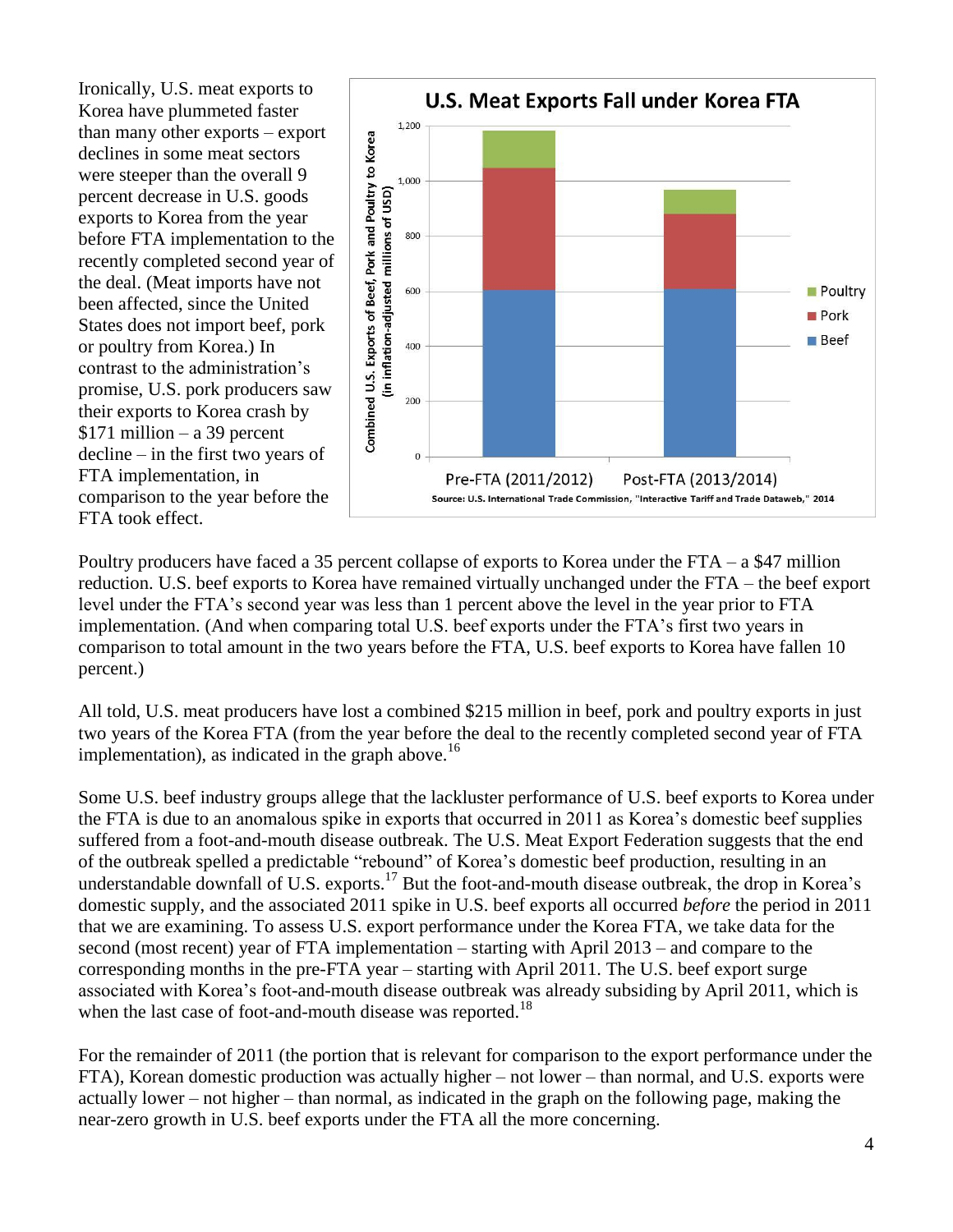According to U.S. Department of Agriculture (USDA) data, the downfall of Korean domestic beef production occurred in February 2011, when Korean slaughter of domestic cattle fell to half the level of February  $2010.<sup>19</sup>$  The corresponding spike in U.S. beef exports to Korea occurred in February and March, soaring to 207 and 263 percent of the levels seen in the



corresponding months of 2010, respectively.<sup>20</sup> Korea's domestic slaughter levels returned to normal in March 2011, and actually rose above the 2010 levels in every remaining month of 2011 except one.<sup>21</sup> In response, U.S. beef exports to Korea in the FTA-relevant portion of 2011 subsided to levels that, far from being anomalously high, were actually lower on average than the export levels of 2010.<sup>22</sup>

The U.S. pork industry similarly blames the post-FTA downfall of U.S. pork exports to Korea on a footand-mouth disease-related surge in U.S. pork exports in 2011.<sup>23</sup> But this narrow focus on foot-and-mouth disease ignores the broader growth trajectory of U.S. pork exports, a trajectory that should have continued under the FTA but did not, as shown in the graph below. In the 10 years before the financial crisis-spurred global downfall in exports in 2009, U.S. pork exports grew at an annual rate of 22 percent (using the  $\overline{FTA}$ -relevant 12-month period).<sup>24</sup> Starting from the 2010 level (the first post-crisis year) and applying this pre-crisis growth rate, U.S. pork exports under the FTA in 2013-2014 would be expected to surpass



\$550 million. Instead, they barely passed \$270 million, 52 percent below the level that historical growth would predict.<sup>25</sup> Had the foot-and-mouth disease outbreak not occurred, it is indeed possible that U.S. pork exports to Korea would not have been as high in 2011. But even if this is the case, it cannot explain why U.S. pork exports under the FTA have fallen significantly below the long-term growth trend.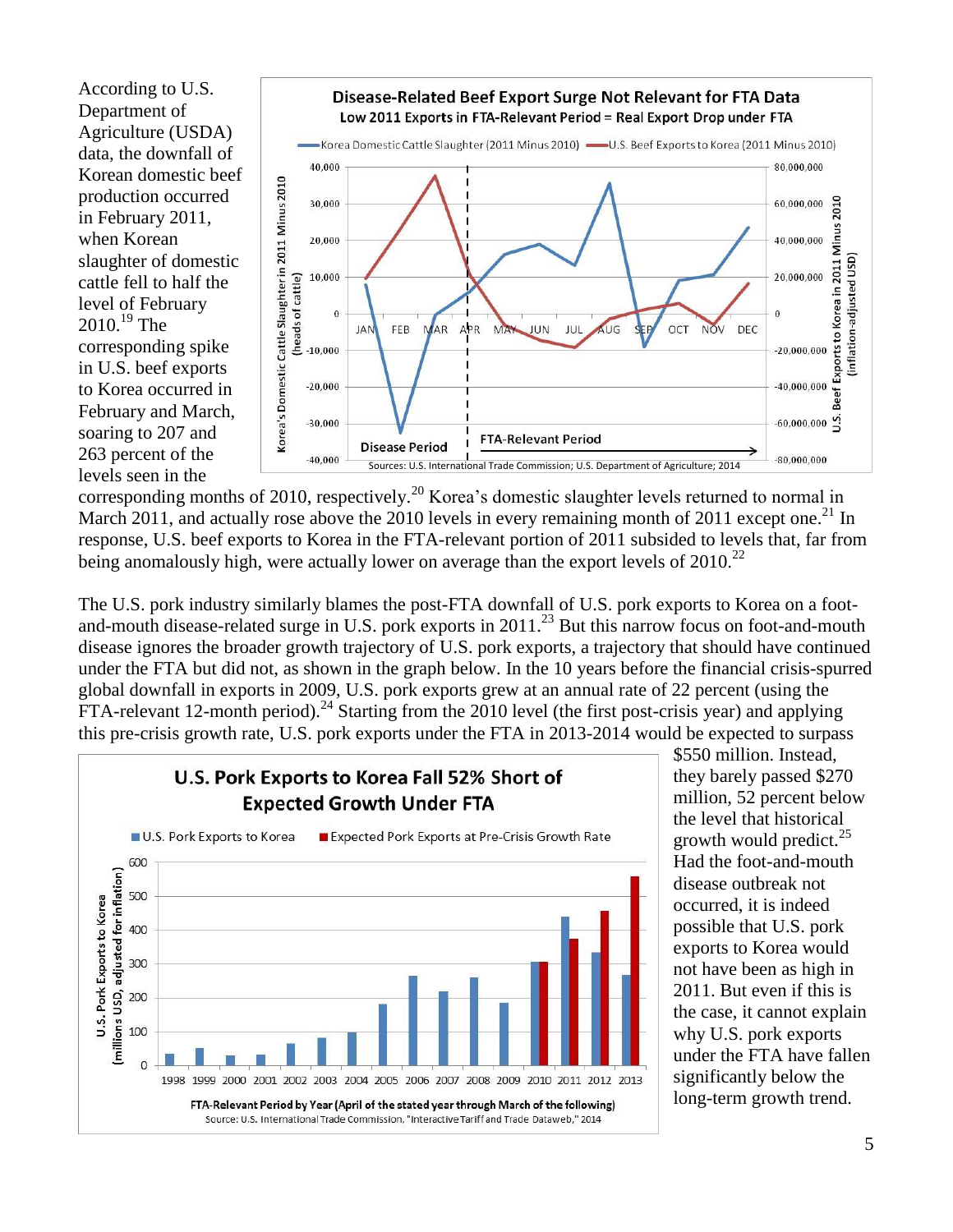Regarding U.S. poultry exports to Korea, USDA notes that Korean consumption of chicken hit record highs in 2011 as Koreans substituted beef and pork consumption (given the foot-and-mouth disease outbreak) with increased chicken consumption, driving a surge in poultry imports from the United States.<sup>26</sup> Some industry groups may try to use this data to explain away the downfall in U.S. poultry exports to Korea under the FTA, framing the 2011 increase as an anomalous spike and the subsequent reduction since the FTA as an expected result of the end of the foot-and-mouth disease outbreak.

But while Korea's poultry consumption and importation levels indeed increased in 2011, they increased to an even greater degree in 2010, when foot-and-mouth disease was not a significant factor in the poultry market. According to USDA's own data, Korean poultry consumption rose 11 percent in 2010 compared to 8 percent in 2011, while Korea's poultry imports from the United States climbed 86 percent in 2010 compared to 58 percent in 2011.<sup>27</sup> As such, the 2011 increase in U.S. poultry exports to Korea, far from being an anomalous disease-related spike, seems to fit a larger growth trend. Indeed, USDA notes that the increase in Korea's poultry imports in 2010 and 2011 has been "attributed to the growing number of chicken franchise chains since 2 to 3 years ago and the various chicken menu options for the young generation."<sup>28</sup> Such growth in demand for chicken would be expected to continue during the FTA period – indeed, USDA estimates that per capita chicken consumption in Korea rose in 2012 and again in 2013.<sup>29</sup> Koreans have been eating more chicken, just not U.S. chicken. Such sustained growth in Korean poultry consumption indicates that the growth in U.S. poultry exports in 2011 cannot be simply dismissed as an anomaly and provides further reason to be disappointed in the dramatic drop in U.S. poultry exports to Korea since the FTA took effect.

## **Food Safety Jeopardized**

Current U.S. food trade trends also pose serious risks to food safety, as our current trade agreements both increase imports *and* set limits on the safety standards and inspection rates for imported foods. WTO and NAFTA required the United States to replace its long-standing requirement that only meat and poultry meeting U.S. safety standards could be imported. Under this standard, only meat from plants specifically approved by USDA inspectors could be imported. But WTO and NAFTA – and the FTAs that followed – required the United States to accept meat and poultry from all facilities in a trade partner country if that country's system was found to be "equivalent," even if core aspects of U.S. food safety requirements, such as continuous inspection or the use of government (not company-paid) inspectors, were not met.<sup>30</sup> USDA has found 49 nations' meat and/or poultry safety systems to be equivalent.<sup>31</sup> Equivalence determinations have allowed U.S. meat imports to persist even after infrequent USDA spot checks of a sample of a country's processing plants have found major health threats.<sup>32</sup>

The threat that WTO and FTA rules pose to domestic food safety standards is not hypothetical. For instance, China used the WTO to challenge a U.S. prohibition on imports of chicken from China. As required by the WTO and requested by China, USDA had initiated an equivalence determination on cooked chicken from China and was moving toward allowing its importation. Alarmed by the recent avian flu epidemic in China and the concerning findings of USDA's on-site inspections of sanitary conditions at Chinese chicken processing facilities, Congress intervened and cut off funding for the equivalence determination. A 2010 WTO ruling declared that the U.S. ban violated China's WTO rights.<sup>33</sup> The Obama administration launched a successful campaign to pressure Congress to lift the funding ban, warning that failure to do so would result in WTO-authorized trade sanctions against the United States. In August 2013, USDA declared China's system for processed poultry to be "equivalent," opening the door to more U.S. imports and less U.S. vetting of processed chicken from China.<sup>3</sup>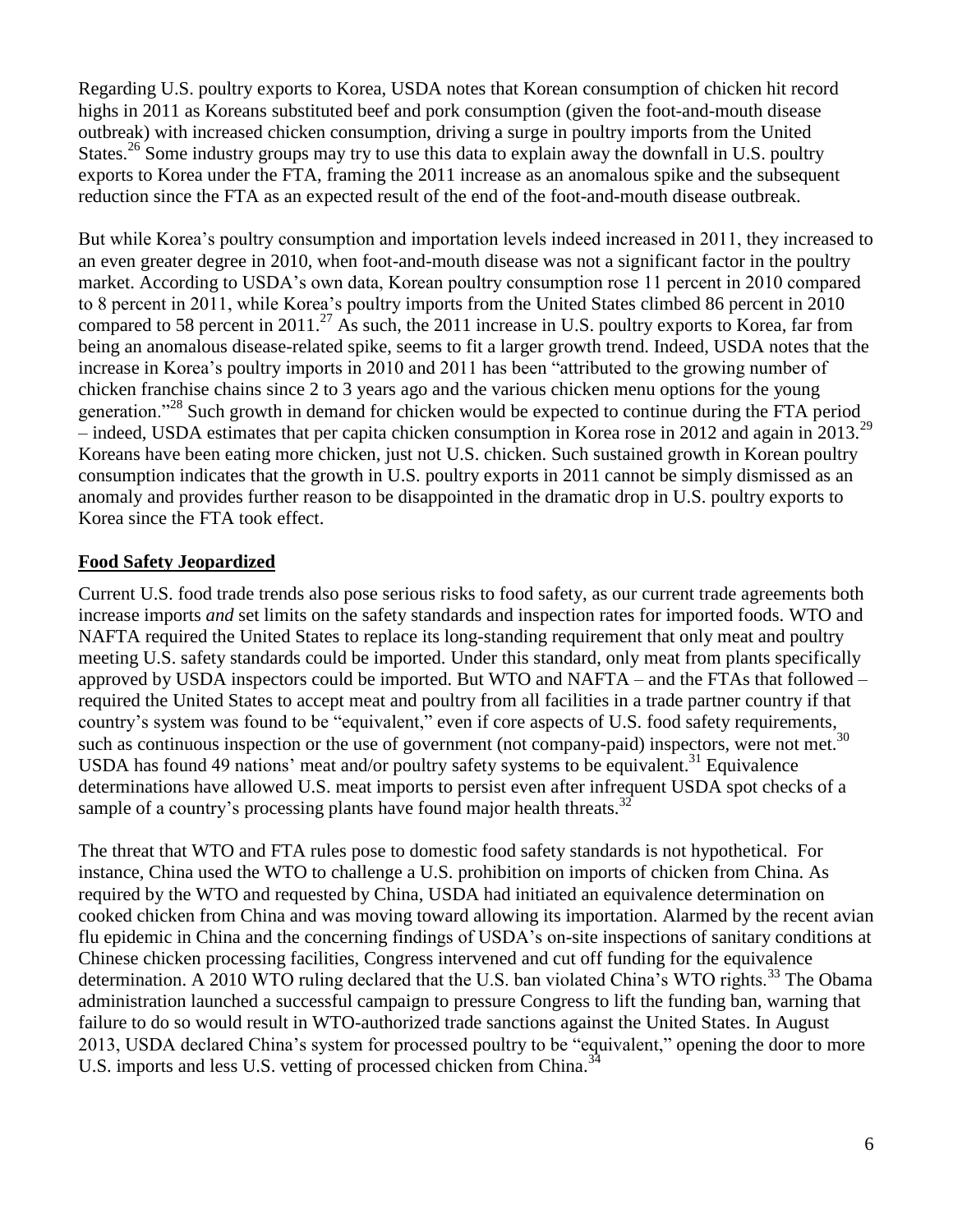Even without the safety-eroding meat equivalence rule, the WTO and NAFTA-enabled flood of imports has jeopardized public health by overwhelming the ability of limited U.S. inspectors to ensure the safety of the food supply. The Food and Drug Administration (FDA) only physically inspects 1.8 percent of the food imports that it regulates (vegetables, fruit, seafood, grains, dairy, and animal feed) at the border.<sup>35</sup> Imported seafood rates are even lower, with the FDA checking only 0.1 percent of imported seafood for drug residues.<sup>36</sup> Only 8.5 percent of beef, pork, and chicken is physically inspected at the border by the USDA.<sup>37</sup> Incidence of food borne illnesses such as *salmonella* and *vibrio* in the United States have increased since the WTO and NAFTA went into effect, despite repeated reforms to improve domestic safety standards.<sup>38</sup> Among the most notorious NAFTA-related food borne illness outbreaks was the sickening of Michigan schoolchildren and teachers in 1997. A severe hepatitis-A outbreak related to strawberries imported from Mexico resulted in 163 children and teachers becoming ill, several seriously.<sup>39</sup>

#### **The TPP: Gateway for Contaminated Fish?**

The Trans-Pacific Partnership (TPP), a sweeping NAFTA-style deal now under secretive negotiation between the United States and 11 other Pacific Rim countries, could expand the WTO and NAFTA limits on what safety and inspection standards each country may require for imported foods. The TPP would not only extend the requirement that the United States accept imports of meat and other foods that do not meet domestic standards if the exporting country claims that their safety regime is "equivalent," but also would allow foreign food industry firms to directly challenge U.S. safety standards at foreign tribunals, claiming that U.S. policies undermine new investor privileges that the TPP would establish.<sup>40</sup>

Concerns about the TPP's threat to imported food safety are particularly pronounced for seafood, given that the pact's negotiating countries include major seafood exporters Malaysia and Vietnam. The FDA has found seafood from Vietnam to contain unusually high levels of drug residues and other contamination.<sup>41</sup> Indeed, the FDA has placed 192 Vietnamese fisheries on a "red list" due to risk of *salmonella* contamination.<sup>42</sup> Imported seafood, even without the TPP, is among the least regulated food imports. In a bipartisan May 2014 letter to U.S. Trade Representative Michael Froman, Congressmen Walter Jones, Steve Stockman, Rick Crawford and Mike McIntyre expressed concern over seafood safety under the TPP:

*Vietnam is one of the world's largest seafood exporters, but the Vietnamese seafood and aquaculture industry has repeatedly skirted international norms and standards. Exports to the United States have frequently contained illegal veterinary medicines, fungicides and other chemicals that pose significant risks to the health of U.S. consumers and Vietnam has refused to ensure that its exports meet U.S. food safety standards…No trade accord with Vietnam should come at the expense of American consumers or their businesses.<sup>43</sup>*

#### **ENDNOTES**

 $\ddot{\phantom{a}}$ 

<sup>1</sup> Charles Conner, "Agribusiness Food Producers Back NAFTA," *Memphis Commercial Appeal,* Aug. 15, 1993; Jennifer Lin, "In Texas, High Noon over NAFTA," *Knight-Ridder Newspapers,* Oct. 31, 1993.

 $2$  These figures reflect food trade with the rest of the world, defined as the following USDA Foreign Agricultural Service aggregations: dairy products, fruits & preparations, grains & feeds, livestock & meats, oilseeds & products, other horticultural products, planting seeds, poultry & products, sugar & tropical products, tree nuts & preparations, and vegetables  $\&$ preparations. Foreign Agricultural Service, "Global Agricultural Trade System," U.S. Department of Agriculture, accessed June 9, 2014. Available at: [http://www.fas.usda.gov/gats/default.aspx.](http://www.fas.usda.gov/gats/default.aspx) Even in the recessionary year of 2009, when import levels crashed, food imports comprised 17 percent of food consumed by Americans by volume, compared to 11 percent before NAFTA and the WTO. Economic Research Service, "Import Shares of US Food Consumption Using the Volume Method," U.S. Department of Agriculture, 2009. Available at: [http://www.ers.usda.gov/media/563776/import\\_1.xls.](http://www.ers.usda.gov/media/563776/import_1.xls)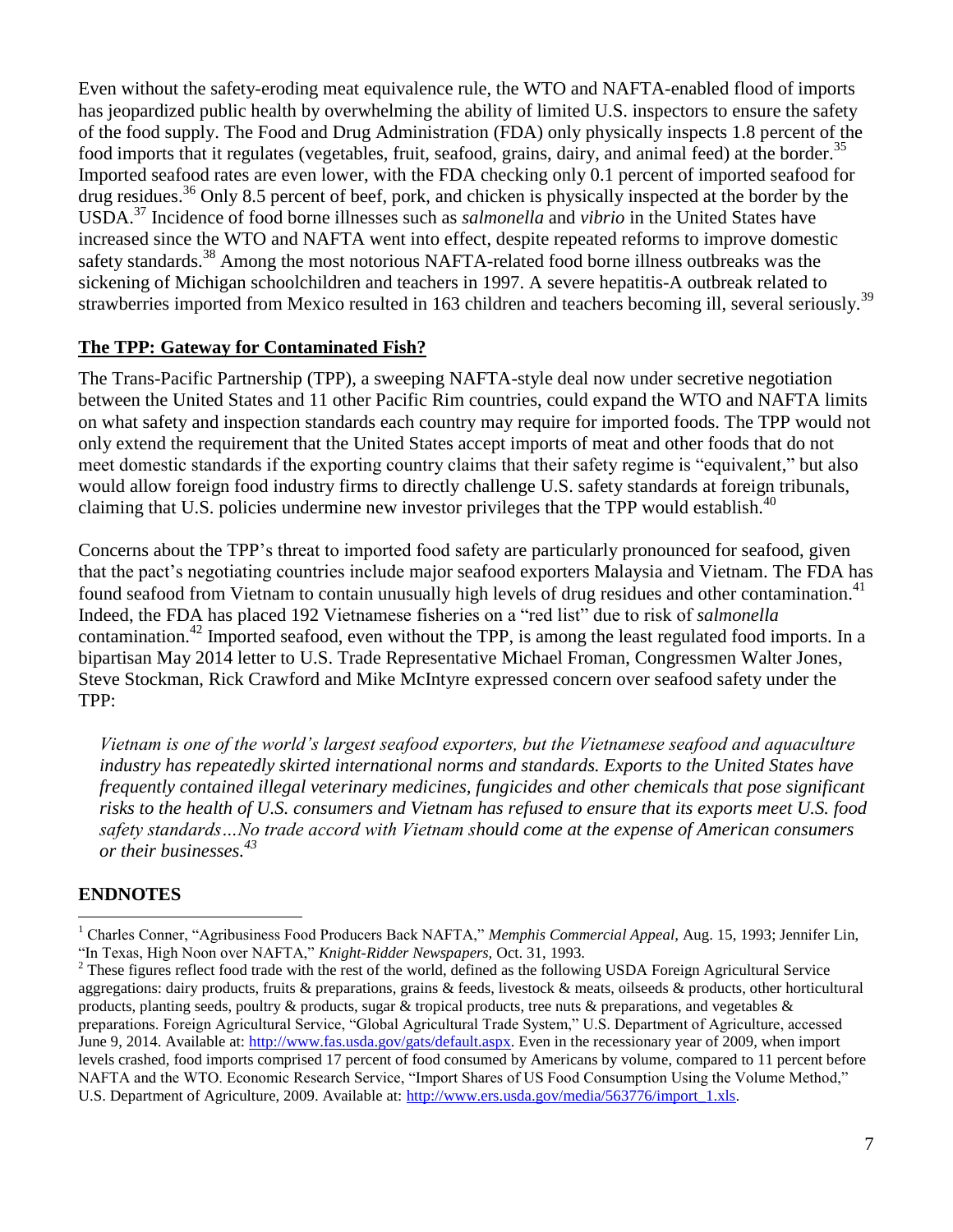$3$  Food price information in this paragraph and the accompanying graph comes from Food and Agriculture Organization of the United Nations, "FAO Food Price Index," May 6, 2014. Available at:

[http://www.fao.org/worldfoodsituation/foodpricesindex/en/.](http://www.fao.org/worldfoodsituation/foodpricesindex/en/) Analysis of all available years of food price index data (from 1990 through 2013) shows that the median food price index occurred in 2004. In the graph, the food price index, export volumes and export values have been indexed to the 2004 level (which is equated to zero) such that the level in any given year can be read as the percentage above or below the 2004 level.

 $4$  These figures and the accompanying graph reflect the volume and inflation-adjusted value of U.S. food exports, defined as the following USDA Foreign Agricultural Service aggregations: dairy products, fruits & preparations, grains & feeds, livestock & meats, oilseeds & products, other horticultural products, planting seeds, poultry & products, sugar & tropical products, tree nuts & preparations, and vegetables & preparations. Foreign Agricultural Service, "Global Agricultural Trade System," U.S. Department of Agriculture, accessed June 9, 2014. Available at: [http://www.fas.usda.gov/gats/default.aspx.](http://www.fas.usda.gov/gats/default.aspx)

 $<sup>5</sup>$  Average U.S. food imports over the last five years, measured by volume, were 65 percent above the average level in the five</sup> years after NAFTA, while average U.S. food exports were just 19 percent higher. These figures reflect the volume and inflation-adjusted value of U.S. food exports, defined as the following USDA Foreign Agricultural Service aggregations: dairy products, fruits & preparations, grains & feeds, livestock & meats, oilseeds & products, other horticultural products, planting seeds, poultry & products, sugar & tropical products, tree nuts & preparations, and vegetables & preparations. Foreign Agricultural Service, "Global Agricultural Trade System," U.S. Department of Agriculture, accessed June 9, 2014. Available at: [http://www.fas.usda.gov/gats/default.aspx.](http://www.fas.usda.gov/gats/default.aspx)

 $6$  All data in this paragraph and in the accompanying graph reflect the volume of U.S. food trade with the world, defined as the following USDA Foreign Agricultural Service aggregations: dairy products, fruits & preparations, grains & feeds, livestock & meats, oilseeds & products, other horticultural products, planting seeds, poultry & products, sugar & tropical products, tree nuts & preparations, and vegetables & preparations. Foreign Agricultural Service, "Global Agricultural Trade System," U.S. Department of Agriculture, accessed June 9, 2014. Available at: [http://www.fas.usda.gov/gats/default.aspx.](http://www.fas.usda.gov/gats/default.aspx)

 $^7$  Farming typologies and numbers come from the USDA. Small family farms consist of "farming occupation" farms grossing less than \$250,000 per year ("lower sales" and "higher sales"), while large farms include family farms grossing more than \$250,000 per year ("large" and "very large") and nonfamily farms. Comparisons are between 2011 and 1996, the latest and earliest data available for those typologies. Economic Research Service, "Agricultural Resource Management Survey: Farm Financial and Crop Production Practices," U.S. Department of Agriculture, updated Nov. 27, 2012. Available at: [http://www.ers.usda.gov/data-products/arms-farm-financial-and-crop-production-practices/tailored-reports.aspx.](http://www.ers.usda.gov/data-products/arms-farm-financial-and-crop-production-practices/tailored-reports.aspx)

<sup>8</sup> This reflects the inflation-adjusted dollar value between 1967 and 2013 of U.S. trade in food, defined as the following USDA Foreign Agricultural Service aggregations: dairy products, fruits & preparations, grains & feeds, livestock & meats, oilseeds & products, other horticultural products, planting seeds, poultry & products, sugar & tropical products, tree nuts & preparations, and vegetables & preparations. Foreign Agricultural Service, "Global Agricultural Trade System," U.S. Department of Agriculture, accessed June 9, 2014. Available at[: http://www.fas.usda.gov/gats/default.aspx.](http://www.fas.usda.gov/gats/default.aspx)

<sup>9</sup> For this paragraph and the accompanying graph, agricultural products are defined as North American Industry Classification System (NAICS) industries 111 and 112 for 1997-2013 data and Standard Industrial Classification (SIC) industries 011 through 027 for 1989-1996 data. All data is inflation-adjusted. U.S. International Trade Commission, "Interactive Tariff and Trade Dataweb," accessed Feb. 12, 2014. Available at[: http://dataweb.usitc.gov.](http://dataweb.usitc.gov/)

<sup>10</sup> In the graph, beef is defined as SITC 011 and live cattle is defined as SITC 00111 and 00119. All data adjusted for inflation. U.S. International Trade Commission, "Interactive Tariff and Trade Dataweb," accessed Feb. 12, 2014. Available at: [http://dataweb.usitc.gov.](http://dataweb.usitc.gov/)

 $\frac{11}{11}$  In this paragraph and the accompanying graph, vegetables are defined as SITC 054 and vegetable trade is presented in inflation-adjusted values. U.S. International Trade Commission, "Interactive Tariff and Trade Dataweb," accessed Feb. 12, 2014. Available at: [http://dataweb.usitc.gov.](http://dataweb.usitc.gov/)

 $12$  Corn is defined as SITC 04490 in this inflation-adjusted comparison. U.S. International Trade Commission, "Interactive Tariff and Trade Dataweb," accessed June 9, 2014. Available at: [http://dataweb.usitc.gov.](http://dataweb.usitc.gov/)

<sup>13</sup> John B. Judis, "Trade Secrets," *The New Republic,* April 9, 2008.

 $\overline{a}$ 

<sup>14</sup> Jeffrey Passel, D'Vera Cohn, and Ana Gonzalez-Barrera, "Net Migration from Mexico Falls to Zero—and Perhaps Less," Pew Hispanic Center, April 23, 2012, at 45. Available at: [http://www.pewhispanic.org/files/2012/04/Mexican-migrants](http://www.pewhispanic.org/files/2012/04/Mexican-migrants-report_final.pdf)report\_final.pdf.

<sup>15</sup> The White House, "The U.S.-South Korea Free Trade Agreement: More American Jobs, Faster Economic Recovery through Exports." Available at: [http://www.whitehouse.gov/sites/default/files/09272011\\_wh\\_overview\\_fact\\_sheet\\_us\\_korea.pdf.](http://www.whitehouse.gov/sites/default/files/09272011_wh_overview_fact_sheet_us_korea.pdf)

<sup>16</sup> For this paragraph and the preceding two paragraphs, beef is defined as SITC 011; pork is defined as SITC 0122, 0161, and 0175; and poultry is defined as SITC 0123 and 0174. All beef, pork, and poultry export data, unless otherwise noted, reflects an inflation-adjusted comparison of the second year of Korea FTA implementation (April 2013 through March 2014) to the year before FTA implementation (April 2011 through March 2012). U.S. International Trade Commission, "Interactive Tariff and Trade DataWeb," accessed May 6, 2014. Available at: [http://dataweb.usitc.gov/.](http://dataweb.usitc.gov/)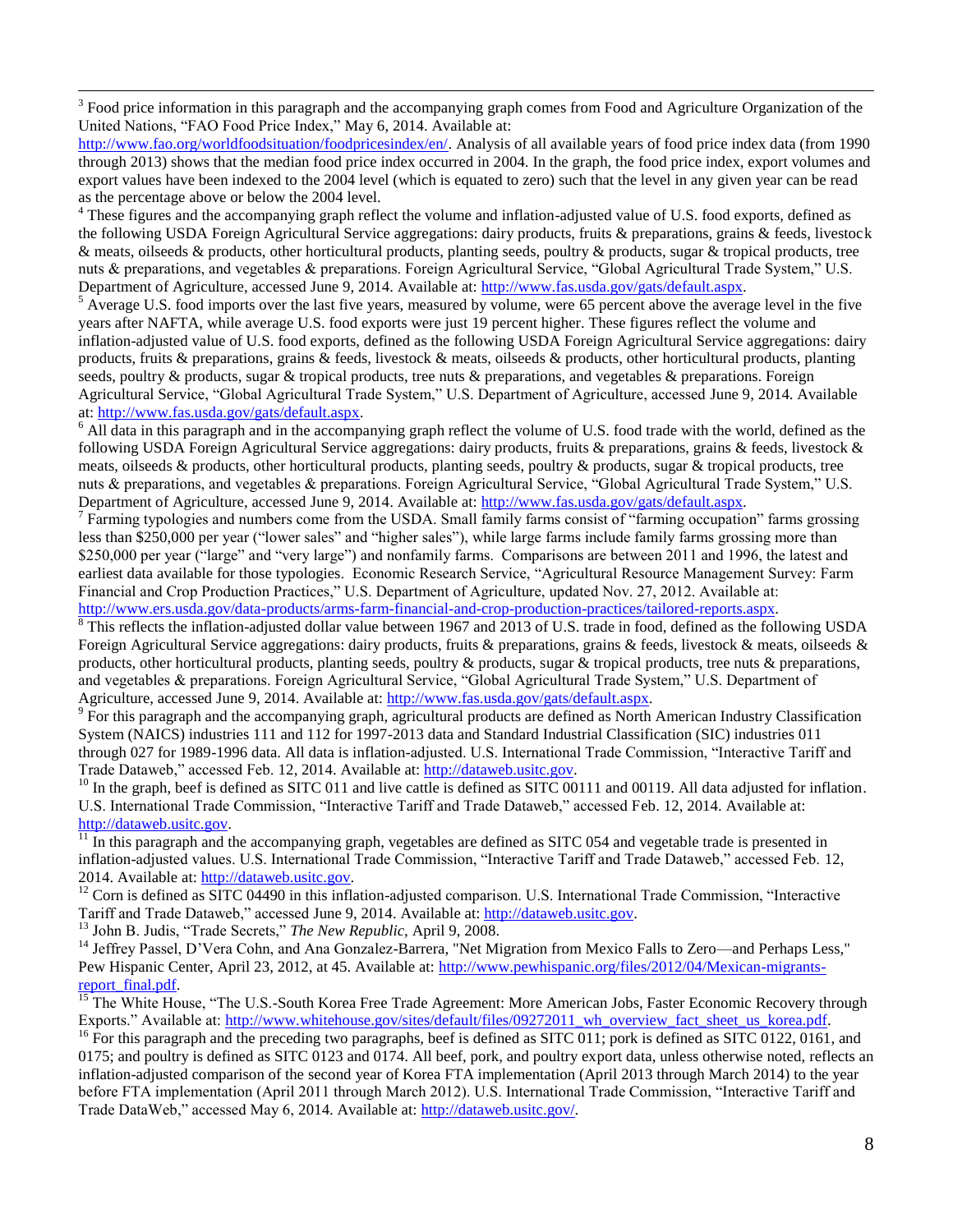<sup>17</sup> Philip Seng, "An Outlook for 2013 – Part 1: Top 5 Opportunities," U.S. Meat Export Federation, 2013. Available at: [http://www.usmef.org/an-outlook-for-2013-part-1-top-5-opportunities/.](http://www.usmef.org/an-outlook-for-2013-part-1-top-5-opportunities/)

 $^{18}$  Park J-H, Lee K-N, Ko Y-J, Kim S-M, Lee H-S, Shin Y-K, et al, "Control of foot-and-mouth disease during 2010–2011 epidemic, South Korea," Centers for Disease Control and Prevention, Apr. 4, 2013. Available at: [http://wwwnc.cdc.gov/eid/article/19/4/12-1320\\_article.htm.](http://wwwnc.cdc.gov/eid/article/19/4/12-1320_article.htm)

<sup>19</sup> Foreign Agricultural Service, "Korea – Republic of: Livestock and Products Semi-Annual," Global Agricultural Information Network report, U.S. Department of Agriculture, March 6, 2012, at 3-4. Available at:

[http://gain.fas.usda.gov/Recent%20GAIN%20Publications/Livestock%20and%20Products%20Semi](http://gain.fas.usda.gov/Recent%20GAIN%20Publications/Livestock%20and%20Products%20Semi-annual_Seoul_Korea%20-%20Republic%20of_3-6-2012.pdf)[annual\\_Seoul\\_Korea%20-%20Republic%20of\\_3-6-2012.pdf.](http://gain.fas.usda.gov/Recent%20GAIN%20Publications/Livestock%20and%20Products%20Semi-annual_Seoul_Korea%20-%20Republic%20of_3-6-2012.pdf)

<sup>20</sup> Beef is defined as SITC 011 and is presented as inflation-adjusted values. U.S. International Trade Commission, "Interactive Tariff and Trade DataWeb," accessed Apr. 16, 2013. Available at: [http://dataweb.usitc.gov/.](http://dataweb.usitc.gov/)

<sup>21</sup> Foreign Agricultural Service, "Korea – Republic of: Livestock and Products Semi-Annual," Global Agricultural Information Network report, U.S. Department of Agriculture, March 6, 2012, at 3-4. Available at:

[http://gain.fas.usda.gov/Recent%20GAIN%20Publications/Livestock%20and%20Products%20Semi-](http://gain.fas.usda.gov/Recent%20GAIN%20Publications/Livestock%20and%20Products%20Semi-annual_Seoul_Korea%20-%20Republic%20of_3-6-2012.pdf)

[annual\\_Seoul\\_Korea%20-%20Republic%20of\\_3-6-2012.pdf.](http://gain.fas.usda.gov/Recent%20GAIN%20Publications/Livestock%20and%20Products%20Semi-annual_Seoul_Korea%20-%20Republic%20of_3-6-2012.pdf)

 $\overline{a}$ 

 $22$  U.S. beef exports in April 2011 remained 62 percent above the April 2010 level as they continued to subside from the February-March spike. From May through October (the period in which foot-and-mouth disease was not occurring in either 2010 or 2011), average monthly U.S. beef exports in 2011 were 10 percent lower than in 2010. Beef is defined as SITC 011 and is presented as inflation-adjusted values. U.S. International Trade Commission, "Interactive Tariff and Trade DataWeb," accessed Apr. 16, 2013. Available at: [http://dataweb.usitc.gov/.](http://dataweb.usitc.gov/)

<sup>23</sup> "U.S. Meat Exports to Korea Decline Year-On-Year, Due To One-Off Factors," *Inside U.S. Trade*, Jan. 24, 2013.

<sup>24</sup> The growth rate is determined using the compound annual growth rate method. "FTA-relevant period" refers to the 12-month period that is comparable to the first year of FTA implementation: April of one year through March of the following year.

 $^{25}$  These numbers reflect a comparison of U.S. pork exports in the second year of FTA implementation compared to the export level that would be predicted at the pre-crisis growth rate. Pork is defined as SITC 0122, 0161, and 0175. U.S. International Trade Commission, "Interactive Tariff and Trade DataWeb," accessed May 6, 2014. Available at: [http://dataweb.usitc.gov/.](http://dataweb.usitc.gov/)

<sup>26</sup> Foreign Agricultural Service, "Korea: Republic of, Poultry and Products Annual," Global Agricultural Information Network report, U.S. Department of Agriculture, Sept. 4, 2012, at 4. Available at:

[http://gain.fas.usda.gov/Recent%20GAIN%20Publications/Poultry%20and%20Products%20Annual\\_Seoul\\_Korea%20-](http://gain.fas.usda.gov/Recent%20GAIN%20Publications/Poultry%20and%20Products%20Annual_Seoul_Korea%20-%20Republic%20of_9-5-2012.pdf) [%20Republic%20of\\_9-5-2012.pdf.](http://gain.fas.usda.gov/Recent%20GAIN%20Publications/Poultry%20and%20Products%20Annual_Seoul_Korea%20-%20Republic%20of_9-5-2012.pdf)

 $\frac{27}{27}$  Foreign Agricultural Service, "Korea: Republic of, Poultry and Products Annual," Global Agricultural Information Network report, U.S. Department of Agriculture, Sept. 1, 2010, at 4. Available at:

[http://gain.fas.usda.gov/Recent%20GAIN%20Publications/Poultry%20and%20Products%20Annual\\_Seoul\\_Korea%20-](http://gain.fas.usda.gov/Recent%20GAIN%20Publications/Poultry%20and%20Products%20Annual_Seoul_Korea%20-%20Republic%20of_9-1-2010.pdf)

%20Republic%20of<sup>-9-1-2010.pdf.</sup> Foreign Agricultural Service, "Korea: Republic of, Poultry and Products Annual," Global Agricultural Information Network report, U.S. Department of Agriculture, Sept. 8, 2011, at 6. Available at:

[http://gain.fas.usda.gov/Recent%20GAIN%20Publications/Poultry%20and%20Products%20Annual\\_Seoul\\_Korea%20-](http://gain.fas.usda.gov/Recent%20GAIN%20Publications/Poultry%20and%20Products%20Annual_Seoul_Korea%20-%20Republic%20of_9-8-2011.pdf) %20Republic%20of 9-8-2011.pdf. Foreign Agricultural Service, "Korea: Republic of, Poultry and Products Annual," Global

Agricultural Information Network report, U.S. Department of Agriculture, Sept. 4, 2012, at 6. Available at: [http://gain.fas.usda.gov/Recent%20GAIN%20Publications/Poultry%20and%20Products%20Annual\\_Seoul\\_Korea%20-](http://gain.fas.usda.gov/Recent%20GAIN%20Publications/Poultry%20and%20Products%20Annual_Seoul_Korea%20-%20Republic%20of_9-5-2012.pdf) %20Republic%20of 9-5-2012.pdf.

<sup>28</sup> Foreign Agricultural Service, "Korea: Republic of, Poultry and Products Annual," Global Agricultural Information Network report, U.S. Department of Agriculture, Sept. 4, 2012, at 4. Available at:

[http://gain.fas.usda.gov/Recent%20GAIN%20Publications/Poultry%20and%20Products%20Annual\\_Seoul\\_Korea%20-](http://gain.fas.usda.gov/Recent%20GAIN%20Publications/Poultry%20and%20Products%20Annual_Seoul_Korea%20-%20Republic%20of_9-5-2012.pdf) %20Republic%20of 9-5-2012.pdf.

<sup>29</sup> Foreign Agricultural Service, "Korea: Republic of, Poultry and Products Annual," Global Agricultural Information Network report, U.S. Department of Agriculture, Sept. 5, 2013, at 10. Available at:

[http://gain.fas.usda.gov/Recent%20GAIN%20Publications/Poultry%20and%20Products%20Annual\\_Seoul\\_Korea%20-](http://gain.fas.usda.gov/Recent%20GAIN%20Publications/Poultry%20and%20Products%20Annual_Seoul_Korea%20-%20Republic%20of_9-5-2013.pdf) %20Republic%20of 9-5-2013.pdf.

<sup>30</sup> For more information, *see* Mary Bottari, "Trade Deficit in Food Safety," Public Citizen report, July 2007. Available at: [http://www.citizen.org/documents/FoodSafetyReportFINAL.pdf.](http://www.citizen.org/documents/FoodSafetyReportFINAL.pdf)

 $31 \overline{USDA}$  has deemed each of the 49 nations to have equivalent food safety systems for at least one of these products: meat from cows, swine, goats, sheep, or horses; poultry; or eggs. *See* Eligibility of foreign countries for importation of products into the United States, 9 C.F.R. § 327.2 (2014); Eligibility of foreign countries for importation of poultry products into the United States, 9 C.F.R. § 381.196 (2014); Eligibility of foreign countries for importation of egg products into the United States, 9 C.F.R. § 590.910 (2014).

<sup>32</sup> See Mary Bottari and Winifred DePalma, "The WTO Comes to Dinner: U.S. Implementation of Trade Rules Bypasses Food Safety Requirements," Public Citizen report, July 2003. Available at: